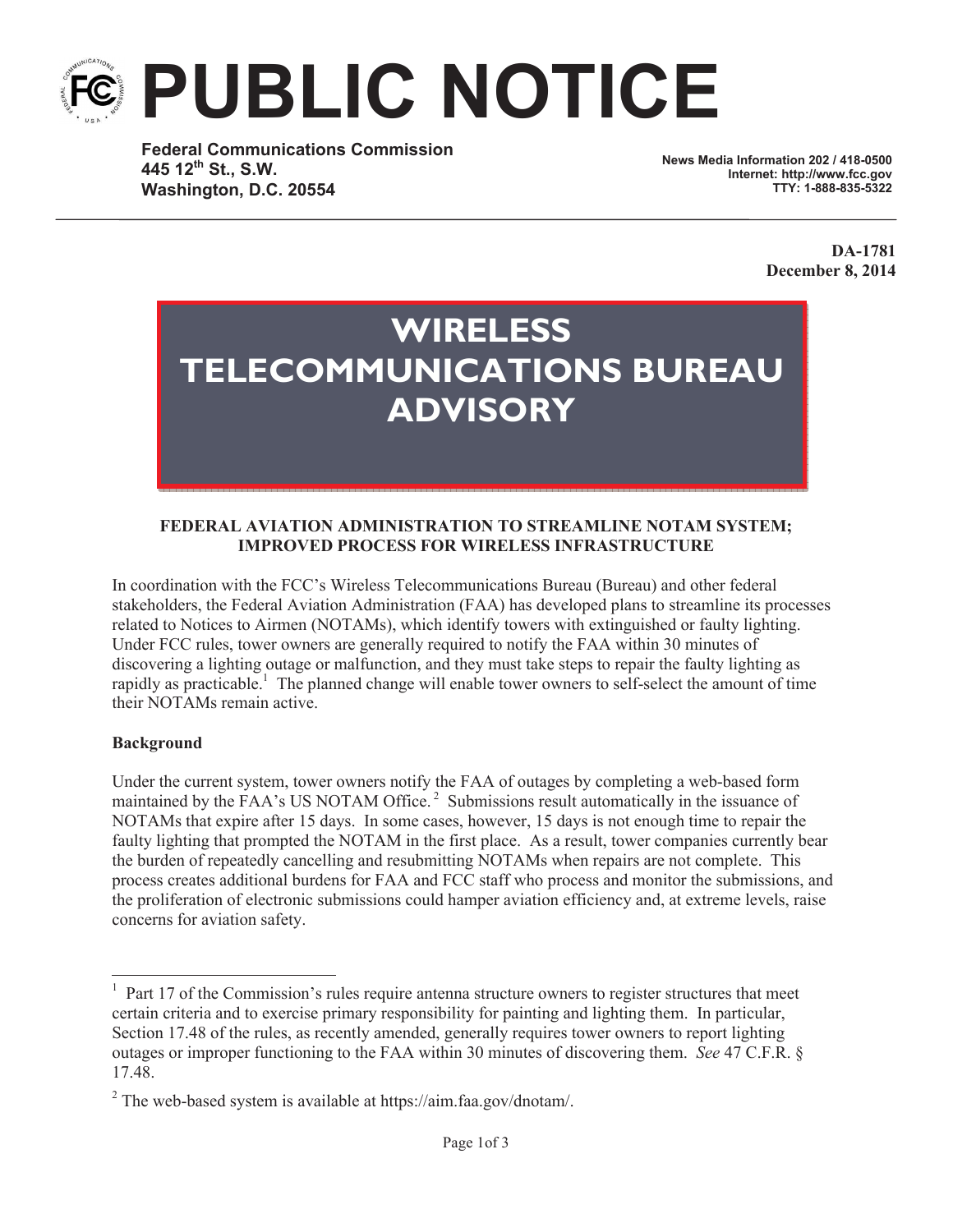#### **NOTAM Process Improvement**

To address these issues and bring greater efficiencies to the process for all stakeholders, the FAA's US NOTAM Office intends to revise its web-based NOTAM submission system to enable tower owners to self-select the amount of time they will need to repair a faulty light. This change will relieve tower owners of the often burdensome ministerial obligation to cancel and resubmit NOTAMs. The Bureau expects this improvement to take effect in mid-January 2015.

#### **Tower Owner Obligations**

While the change will allow tower owners to self-select the repair deadline, every outage should be corrected as soon as possible, and the FCC and FAA will respond aggressively if they discover tower owners are abusing a system designed to protect aviation safety. FCC staff will continue to monitor the NOTAM referrals they receive from the FAA. Among other things, FCC staff may investigate cases where a tower owner selects an unusually long time period to make a repair, where multiple NOTAMs appear to have been submitted for a single tower within a relatively short period of time, where a tower owner repeatedly fails to cancel NOTAMs after repairs are complete, or where other circumstances suggest a need for closer scrutiny.

#### **Wireless Infrastructure Process Improvements**

The change to the NOTAM process reflects the Commission's commitment, shared with its Federal Agency partners, to update and rationalize the processes that FCC licensees must follow, particularly in the area of wireless infrastructure. Wherever possible and appropriate, the Commission is eliminating or reforming outdated requirements and processes. In August 2014, for example, the Commission reformed its Part 17 rules, substantially modernizing tower lighting requirements while preserving aviation safety.<sup>3</sup> Two months later, in October 2014, the Commission released a Report and Order that brings dramatic new efficiencies to wireless infrastructure deployment by reforming Federal, State, local and Tribal review processes.<sup>4</sup> In addition, the Bureau has begun discussions with key stakeholders to develop even more efficient review processes for deployments of small-cell and distributed antenna systems. The Bureau has also started working with tower owners, federal partners, and State and Tribal historic preservation officials to address thousands of towers that are currently unavailable for collocation because of issues related to historic preservation review under the National Historic Preservation Act. Finally, the Bureau has worked with the Advisory Council on Historic Preservation and other stakeholders to develop a Program Comment that has tailored the historic preservation review process for positive train control facilities in the railroad rights-of-way, and the Bureau has taken other actions to facilitate its own environmental review processes for these poles.<sup>5</sup>

<sup>&</sup>lt;sup>3</sup> Amendments to Modernize and Clarify Part 17 of the Commission's Rules Concerning Construction, Marking and Lighting of Antenna Structures, WT Docket No. 10-88, *Report and Order*, 29 FCC Rcd 9787 (2014).

<sup>4</sup> Acceleration of Broadband Deployment by Improving Wireless Facilities Siting Policies, WT Docket No. 13-238, *Report and Order* (rel. Oct. 21, 2014) (*available at* https://apps.fcc.gov/edocs\_public/attachmatch/FCC-14-153A1.pdf).

<sup>5</sup> Wireless Telecommunications Bureau Announces Adoption of Program Comment to Govern Review of Positive Train Control Wayside Facilities, WT Docket No. 13-240, *Public Notice*, 29 FCC Rcd 5340 (WTB 2014); *see generally* http://www.fcc.gov/encyclopedia/positive-train-control-ptc.